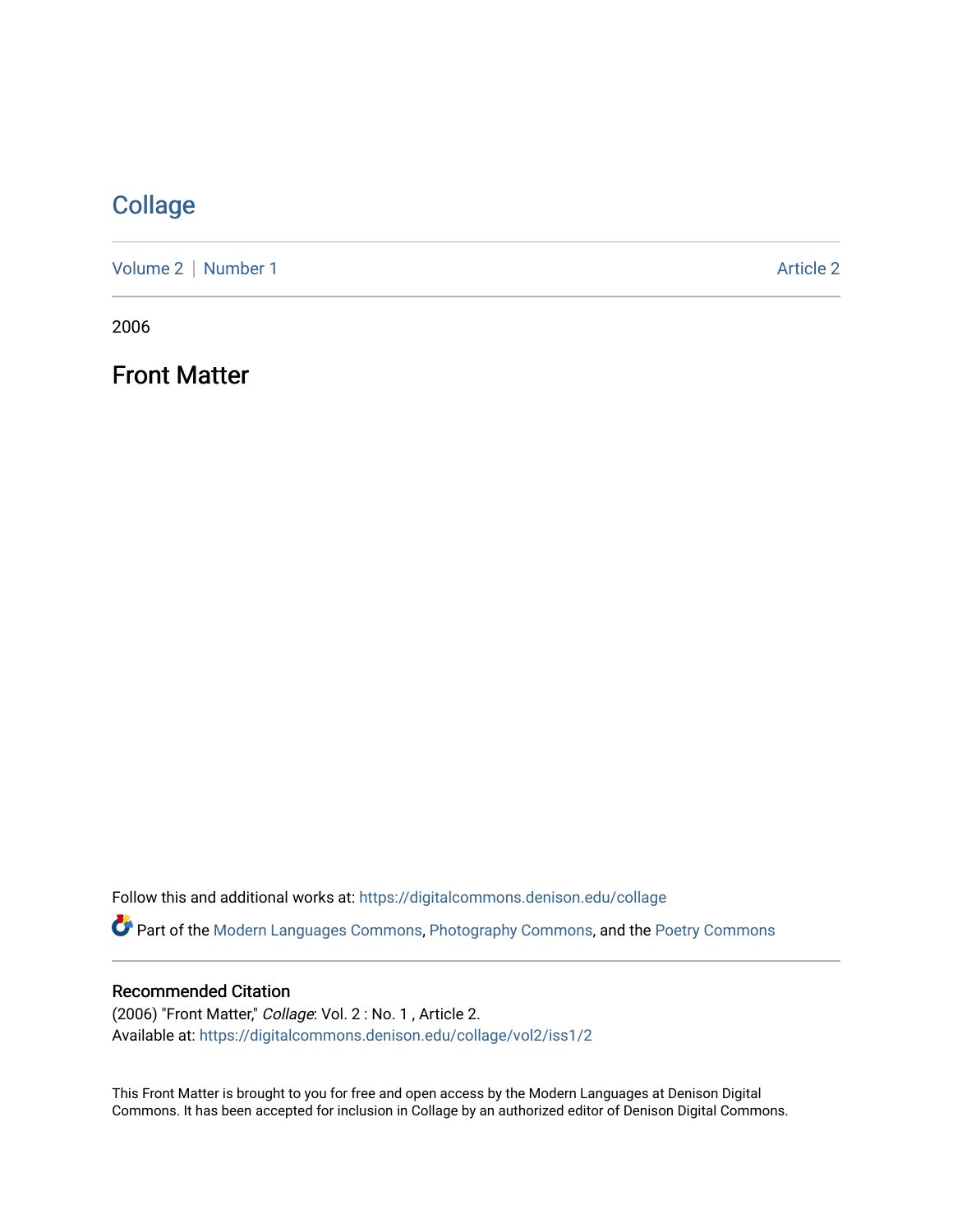Collage

A Magazine for Language & the Arts

*Collage* is an interdisciplinary magazine designed to explore the poetry of language and the visual arts. Submissions may include original poetry, short prose, and bilingual translations. All submissions must be accompanied by an English translation and include the name of both contributor and translator. Images may be in black and white or color and must be submitted digitally. In the online version of the publication, we can also insert links for audio and video pieces.

**Editor**

Judy Cochran [\(cochran@denison.edu\)](mailto:cochran@denison.edu?subject=Collage)

**Student Editor** Richard Banahan

**Publisher** Department of Modern Languages – Denison University – Granville – Ohio – USA

**Technical Advisor** Cheryl Johnson, Instructional Technologist [\(johnsonc@denison.edu\)](mailto:johnsonc@denison.edu?subject=Collage)

> **Magazine Layout** Cheryl Johnson

**Cover Photographs** Charles O'Keefe (front), Richard Banahan (back)

## **Issue Contributors**

Charles O'Keefe – Judy Cochran – Roberta Chapman – Anitra Chughtai Mark Vanderlinde-Abernathy – Amy Norskog – Sarah Bishop – Hafedh Zanina – Ryan Butz Jennifer Humbert – Fadona El Bouamraoui – Adele Reeves – Brody Pagel – Grace Du Gar Jimmy Pipkin – Molly Roscoe – Matt Messmer – Timothy Cooper – David Harman Ann Townsend – Sara Cahill –Matt Bishop – Priscilla Paton – Gonzalo Tuesta Sarah Pillersdorf – Michael Tangeman – Danielle Gerken – Curtis Plowgian Jennifer Zimmer – Autumn Lotze – Stephen M. Julka – Thomas Bressoud Eric Nelson – Sarah Clapp – John Burzynski – Megan Fetter Richard Banahan – Kim Freeman Jacob Rodriguez-Nobel Suzanne Kennedy

© all rights reserved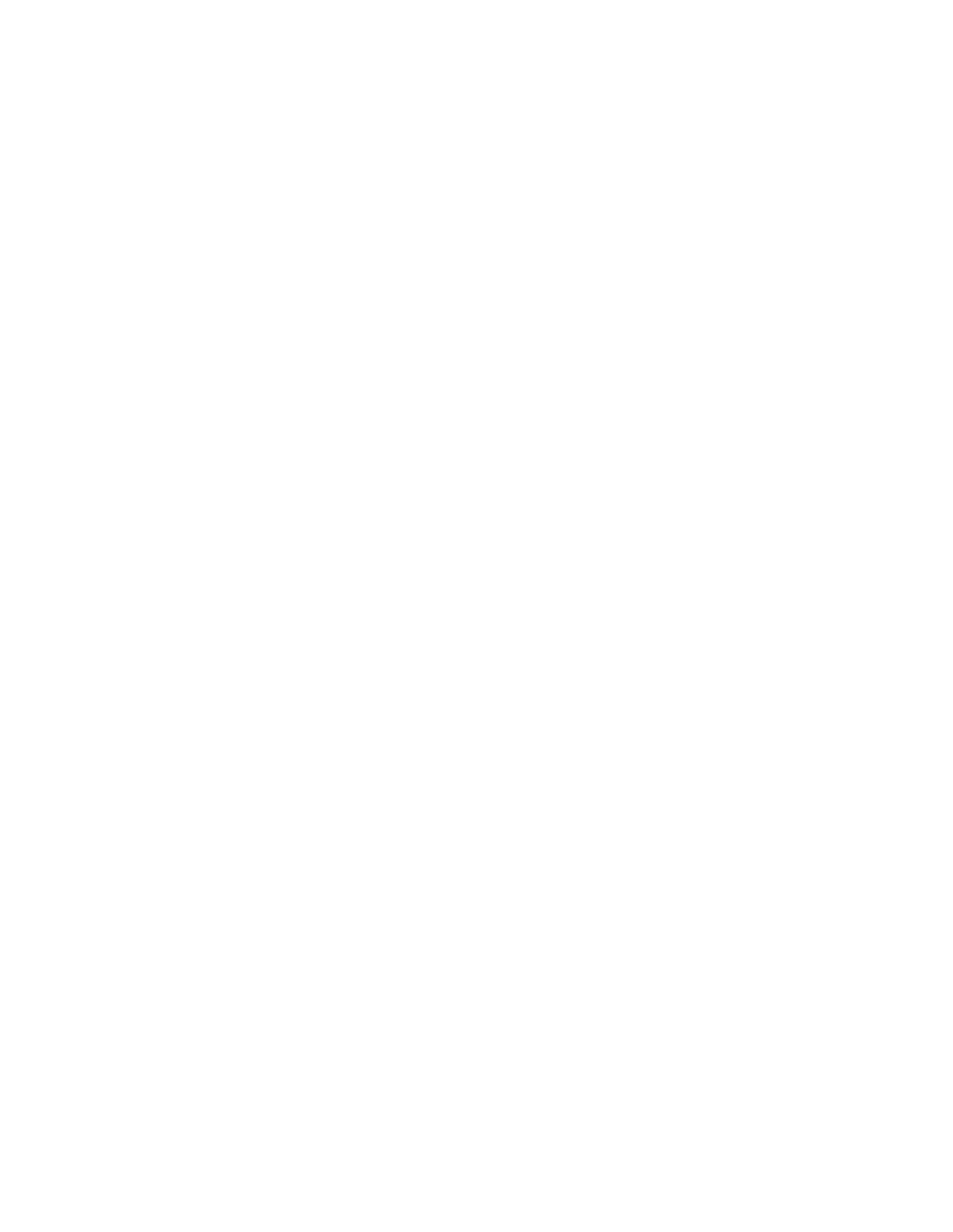

A Magazine for Language & the Arts



No. 2 -Spring 2006

Editorial

by Judy Cochran

In this second issue of  $\mathcal{C}_\text{oldage}$  we have gathered reflections in text and image on our relationship as individuals to the world around us. With song lyrics and love poems, images of nature and the city, the Java language of mathematics and Japanese cartoons, we have interwoven expressions of individual identity.

We have juxtaposed images of nature's capricious violence and beauty: the butterfly's encounter with the blossom, the mustard flower in bloom beneath moon and sun, a moth caught in the black spider's web, the summer grasses that remain from a Warrior's dreams, an imperfect monkey created by the careless gods of China, the "dark star" shining above one writer's home, the comet that mirrors Jim Morrison's brief explosive life, and the single, stationary satellite seen in "From a Window," "marking its way in the everlasting sky."

In the natural world, we find images of ourselves, like the young lover who loses his heart to the weeping willow, only to find that her branches "fall to the earth like tears" while other trees open to the sky. Through the gaze of one writer, the Eiffel Tower is transformed into the "Great Lady of Paris," a benign, protective mother; through the gaze of another, the sun rises in the final embrace of two lovers. Human love, like nature, remains ever tenuous, always yearning for the permanence of art. Thus, we see the young woman at Rusty's Jazz Café, wondering if her musician companion will